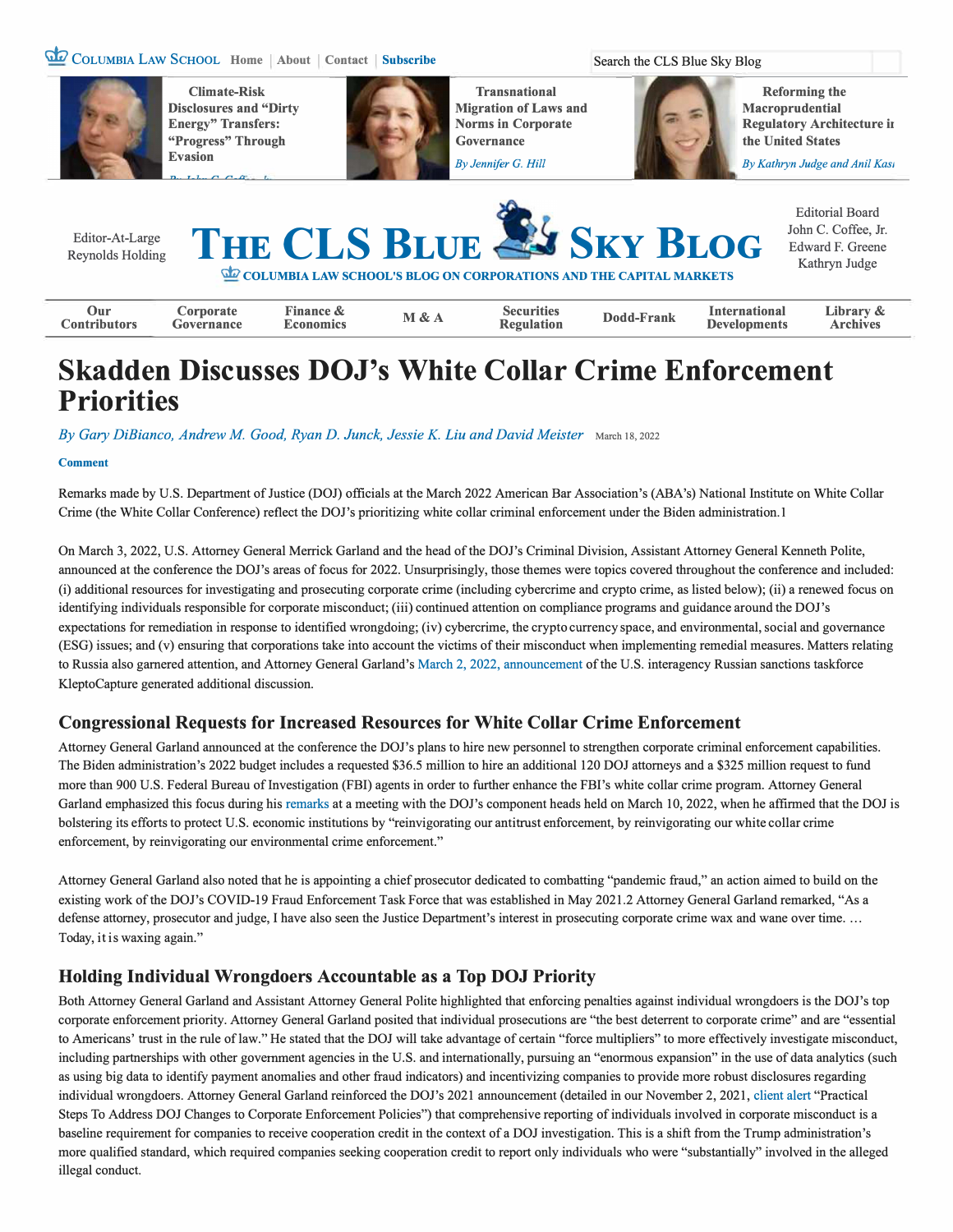#### **Compliance and Remediation Guidance**

Several comments by Assistant Attorney General Polite on the importance of corporate "tone from the top" signaled continued focus on compliance programs and suggested that the DOJ may expect companies to hold senior executives accountable, even absent their direct involvement in alleged misconduct. Assistant Attorney General Polite clarified that in investigations, DOJ analysis of a corporation's remedial efforts will focus on the entity's efforts to ensure individual accountability. He suggested that companies should consider replacing executive officers, "even if there is not any evidence that a CEO personally committed a crime," in cases where such officers may have "modeled poor ethical behavior for the workforce or fostered a climate in which subordinates committed wrongdoing with intent to benefit the company or permitted weak internal controls that allowed the crimes of individuals to go undetected."

Such comments reinforce the importance of building and maintaining strong compliance programs, which, as Assistant Attorney General Polite also highlighted in his remarks, should focus on individual accountability so that individual employees "facing a singular ethical challenge" feel they are "informed, trained and empowered to choose right over wrong." He noted that, in instances where an employee missteps, companies should also have a system in place that "immediately detects, remediates, disciplines and then adapts to ensure that others do not follow suit."

Assistant Attorney General Polite's remarks also made clear that the DOJ will focus on compensating parties harmed by corporate crime, stating that "considering victims must be at the center of our white-collar cases." He indicated that prosecutors will expect companies under investigation to set forth in resolution discussions (mentioning "Filip factors" presentations in particular)3 the steps being taken to address the "victim issues" arising from the corporate wrongdoing. In addition to echoing Attorney General Garland's emphasis on individual accountability, Assistant Attorney General Polite further promoted the DOJ's position that companies should aim for as comprehensive disclosure to the DOJ as possible in order to receive any cooperation credit, and that such disclosure should contain "all relevant, nonprivileged facts and evidence about the misconduct and all of the individuals involved."

## **Continued Emphasis on Cryptocurrency and Cybercrime Enforcement and ESG Issues**

Crypto- and cyber-related enforcement was a theme throughout the conference, which featured a panel entirely dedicated to cryptocurrency enforcement and its quickly evolving regulatory landscape. The conference's anti-money laundering and asset forfeiture panel also focused on cryptocurrencies, and the topic was referenced in other contexts. For example, Assistant Attorney General Polite identified this space as an area where the DOJ would increase its efforts to provide compensation to victims, highlighting crypto crime as a burgeoning form of essentially market-facing fraud, in which "individuals, often at an information disadvantage, are the ones being exploited by other market participants." Notably, the DOJ's 2022 budget requests include a requested \$150.9 million to augment the department's cyber investigations and cybersecurity enforcement capabilities.

Attorney General Garland also discussed the white collar crime-related work of the DOJ's Antitrust Division and Environment and Natural Resources Division, as well as the related activities of U.S. attorney's offices nationwide, suggesting an increased attention on ESG issues that is mirrored in another of the DOJ's budget requests: \$44 million for advancing "environmental justice initiatives, including investing in green and energy efficient projects" and furthering the DOJ's role in interagency "climate justice activities." This ESG focus was also apparent in the panel on conducting internal workplace culture reviews, which discussed the contrasting elements and sensitivities involved in executing such reviews versus a typical white-collar investigation, the effects such reviews can have on corporate profit and productivity and employee well-being, and effective methods for using review results to inform institutional reform.

#### **Prosecutor Andrew Adams To Lead KleptoCapture Task Force**

Statements made during the White Collar Conference revealed that it has been a busy time for the DOJ. Attorney General Garland took the occasion to announce that KleptoCapture, the Russian sanctions taskforce he had announced the previous day, would be headed by Manhattan federal prosecutor Andrew Adams and overseen by Deputy Attorney General Lisa Monaco. The taskforce, which is charged with "hold[ing] accountable Russian oligarchs and others who seek to evade U.S. sanctions or otherwise profit from corrupt conduct," through the aggressive enforcement of international sanctions instituted against the Russian state (and those considered its affiliates) in response to Russia's military invasion of Ukraine, will work in coordination with the transatlantic taskforce that the leaders of the European Commission and the governments of France, Germany, Italy, the U.K., the U.S. and Canada announced in a joint statement on February 26, 2022.

## **Impact of the DOJ's Agenda**

Given the DOJ's renewed concentration on white collar enforcement, companies should review their compliance programs, in particular to ensure that they are covering risks related to the key areas of focus for the DOJ, including ESG issues, cybersecurity, cryptocurrencies, economic sanctions and export controls. This will be particularly important for companies operating in relatively new industries such as financial technology and cryptocurrency exchanges. Should the DOJ's requests for increased resources be approved by Congress, the expansion would likely translate into increased investigations and, ultimately, prosecutions. As the DOJ has made clear, robust compliance programs are key to both preventing misconduct and mitigating its impact should it occur.

#### ENDNOTES

<sup>1</sup> Attorney General Garland's full remarks are available here, and Assistant Attorney General Polite's full remarks are available here.